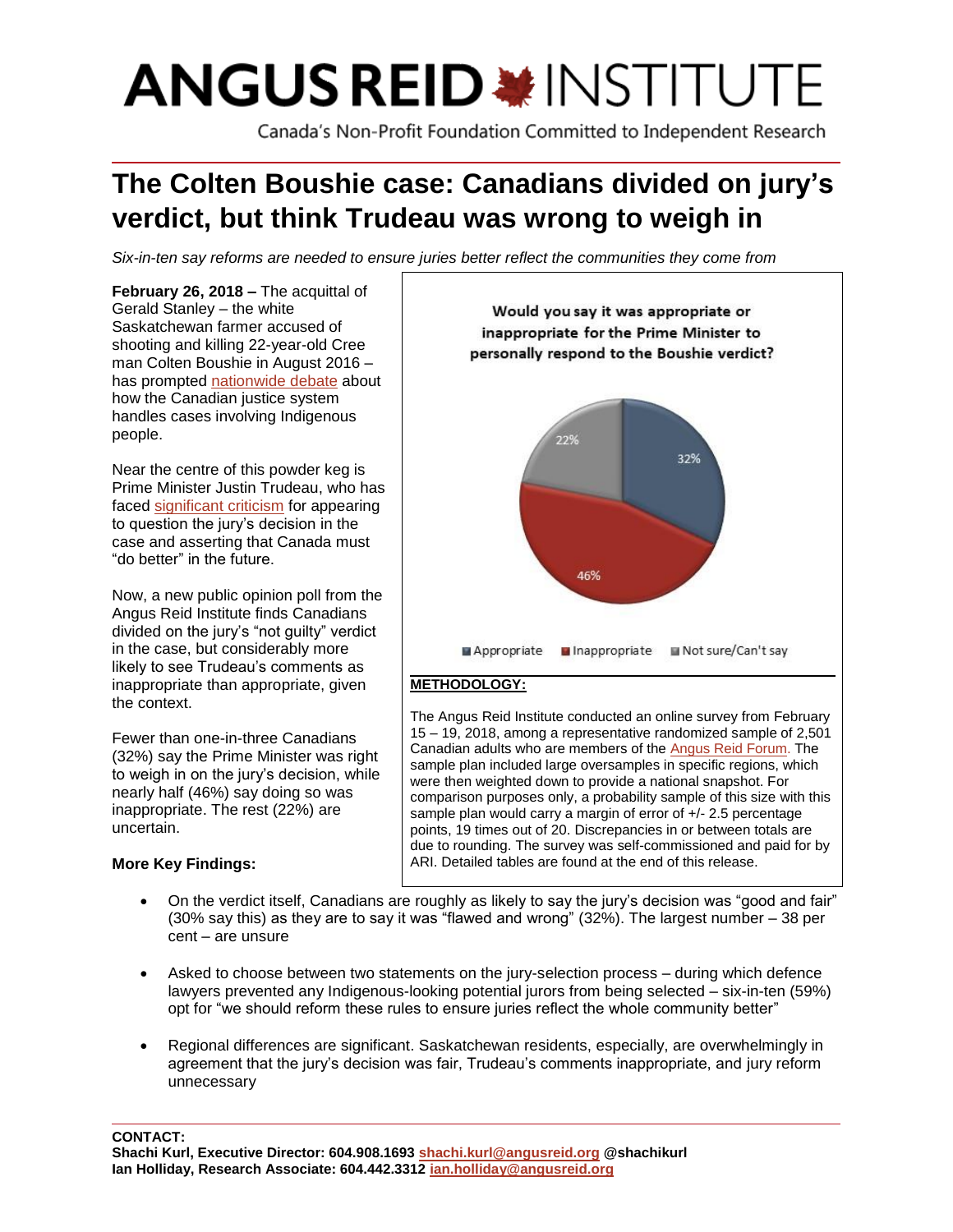

Page **2** of **8**

**INDEX:**

- **Many doubt the propriety of Trudeau's response**
- **Canadians divided over jury's decision**
- **Most would welcome jury reform**

# **Many doubt the propriety of Trudeau's response**

Gerald Stanley was charged with second-degree murder for his role in Boushie's death. He testified that he didn't intend to shoot anyone, but had grabbed his gun to fire warning shots that he hoped would scare off the five Indigenous people who had driven their vehicle onto his property. He claimed that his gun went off in his hand accidentally, and the shot hit Boushie in the head.

Legal experts have [suggested](http://www.cbc.ca/news/canada/saskatchewan/gerald-stanley-colten-boushie-jury-verdict-1.4532064) that the jury's decision may have come down to a lack of certainty about Stanley's intent and about what exactly happened during the altercation on his farm – uncertainty fed in part by witnesses for the prosecution who changed their stories.

In the hours and days after the jury delivered its verdict, Prime Minister Justin Trudeau and Justice Minister Jody Wilson-Raybould have repeatedly expressed sympathy toward the Boushie family and suggested that Canada's justice system ["can and must do better.](https://twitter.com/Puglaas/status/962184439685156864)"

Less than a week after the verdict, after meetings with the family, the ministers said they intend to introduce reforms aimed at tackling ["systemic issues"](http://www.cbc.ca/news/politics/jury-selection-diversity-indigenous-1.4531792) in the justice system's treatment of Indigenous people.

Trudeau and Wilson-Raybould have faced criticism for weighing in on – and [arguably sowing doubt about](http://www.cbc.ca/news/opinion/tweets-boushie-debate-1.4534208)  [the legitimacy of](http://www.cbc.ca/news/opinion/tweets-boushie-debate-1.4534208) – the jury's lawfully delivered decision.

Asked whether the Prime Minister's decision to offer a personal response to the Boushie verdict was appropriate or not, nearly half of all Canadians (46%) say it was not.

Past Conservatives overwhelmingly say Trudeau's response was inappropriate, while those who voted for his Liberal Party are hardly united in his defense. One-in-three past Liberal voters (33%) say Trudeau's decision to respond was inappropriate, and fewer than half (43%) say it was appropriate:



# Would you say it was appropriate or inappropriate for the Prime Minister to personally respond to the Boushie verdict?

**CONTACT:** 

**Shachi Kurl, Executive Director: 604.908.1693 [shachi.kurl@angusreid.org](mailto:shachi.kurl@angusreid.org) @shachikurl Ian Holliday, Research Associate: 604.442.3312 [ian.holliday@angusreid.org](mailto:ian.holliday@angusreid.org)**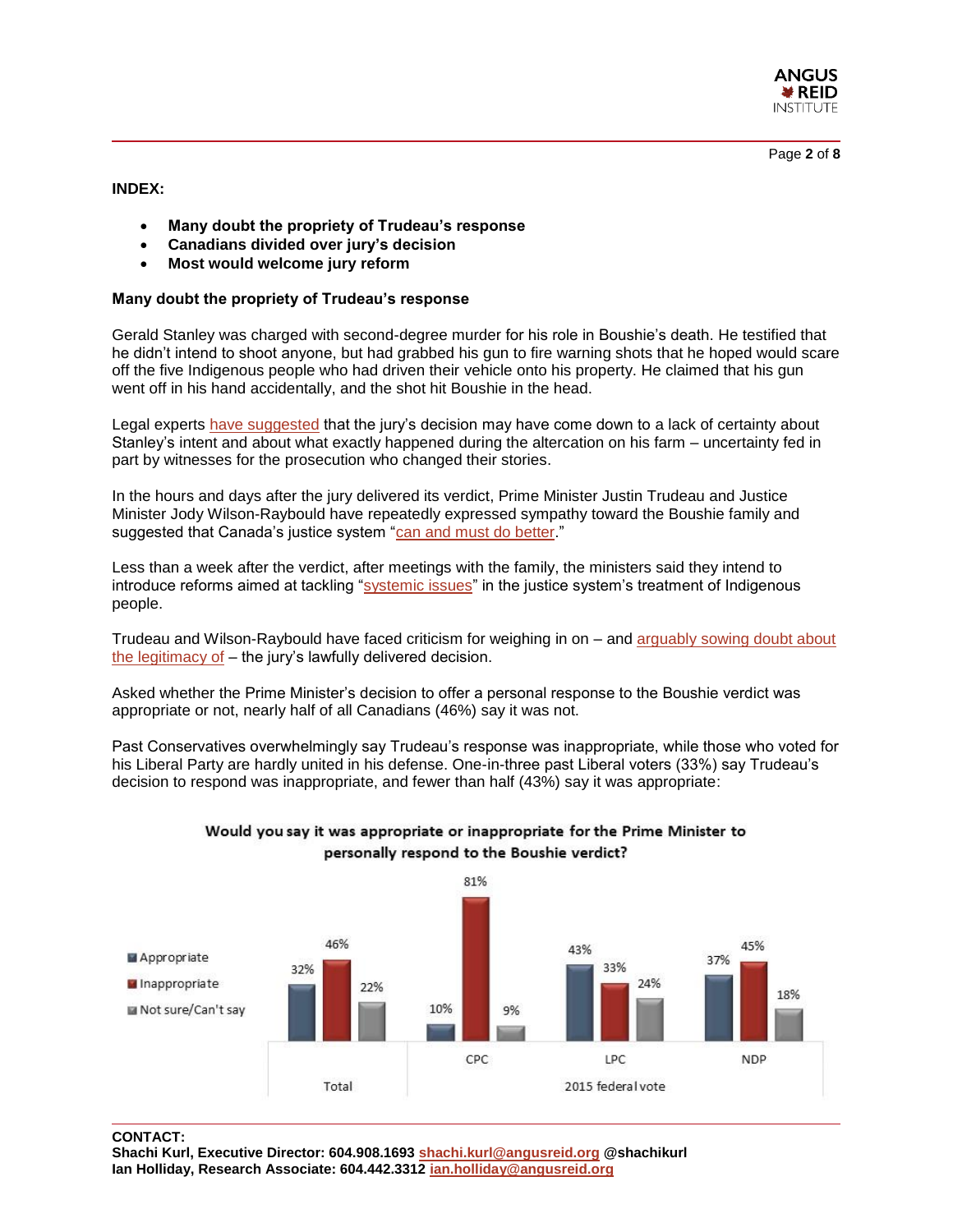

### **Canadians divided over jury's decision**

(compared to 24% "good and fair" and 39% unsure).

The trial and the back-and-forth surrounding it drew a great deal of media coverage, and more than threein-four Canadians (78%) report at least scanning the headlines about it.

After excluding the 22 per cent who haven't seen or heard anything about the case, this survey finds Canadians who were aware of it to be divided on its outcome. The largest group – 38 per cent – are unsure, while three in-ten say it was either "good and fair" (30%) or "flawed and wrong" (32%).

The fault-lines driving this division are regional, political, generational, gendered, and racialized. Saskatchewan residents overwhelmingly say the decision was good and fair, but all of Western Canada leans in this direction, compared to those in Ontario and points east, who are more likely to see the decision as flawed and wrong:

> Overall, based on whatever you've seen or heard about this and on your own overall impressions, would you say that the decision of the jury in this trial was ...



Age and gender also tell a compelling story on the verdict. Overall, men and women hold nearly mirroropposite views, with 37 per cent of men saying the verdict was good and fair (compared to 27% "flawed and wrong" and 36% unsure) and the same proportion of women (37%) saying it was flawed and wrong

Canadians under the age of 35 also zag when the rest of the population zigs. More than four-in-ten (43%) in this age group say the jury made the wrong decision – twice as many as say it made a good one (20%). Among older Canadians, one-in-three (34%) say the verdict was fair, while smaller numbers (28%) say it was flawed [\(see comprehensive tables for greater detail\)](http://angusreid.org/wp-content/uploads/2018/02/2018.02.19-BoushieReleaseTables.pdf).

When these two variables are combined, the underlying pattern becomes clear: Women of all ages – though especially those ages 18-34 – are more likely to see the jury's decision as flawed, while men over 35 are the only age-gender combination more likely to see it as fair, as seen in the following graph: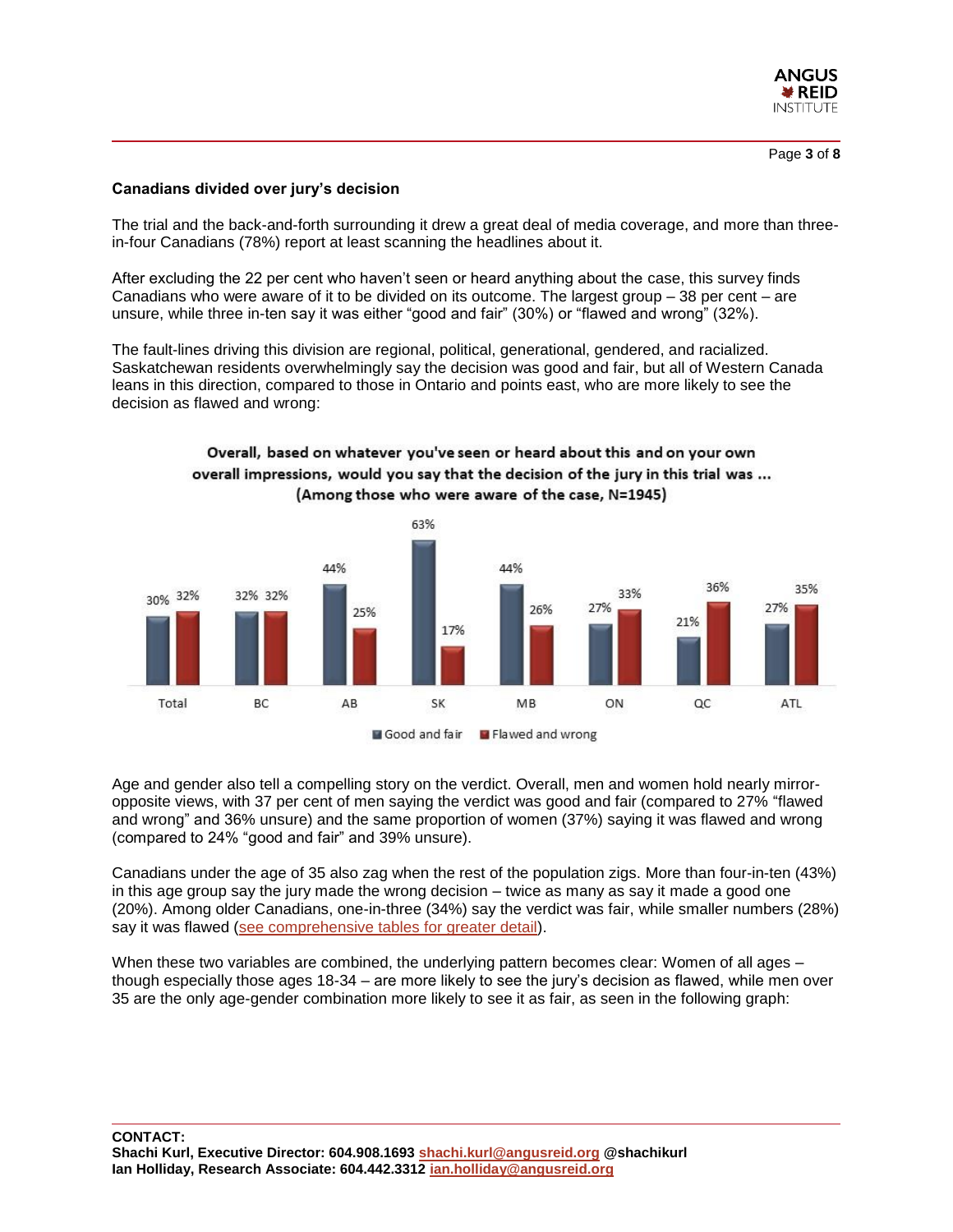



Overall, based on whatever you've seen or heard about this and your own overall impressions, would you say that the decision of the jury in this trial was ... (Among those who were aware of the case, N=1945)

The acquittal of Gerald Stanley also divides opinion along racial lines, with self-identified visible minorities more likely than other Canadians to say that the verdict was flawed and wrong:



Overall, based on whatever you've seen or heard about this and your own overall impressions, would you say that the decision of the jury in this trial was ... (Among those who were aware of the case, N=1945)

This divergence follows a pattern recorded in [a recent Angus Reid Institute survey,](http://angusreid.org/justice-system-confidence/) which found those who identify as visible minorities less likely than other Canadians to express confidence in several elements of the Canadian justice system, including criminal courts.

**Related – [Confidence in the justice system: Visible minorities have less faith in courts than other](http://angusreid.org/justice-system-confidence/)  [Canadians](http://angusreid.org/justice-system-confidence/)**

**CONTACT:** 

**Shachi Kurl, Executive Director: 604.908.1693 [shachi.kurl@angusreid.org](mailto:shachi.kurl@angusreid.org) @shachikurl Ian Holliday, Research Associate: 604.442.3312 [ian.holliday@angusreid.org](mailto:ian.holliday@angusreid.org)**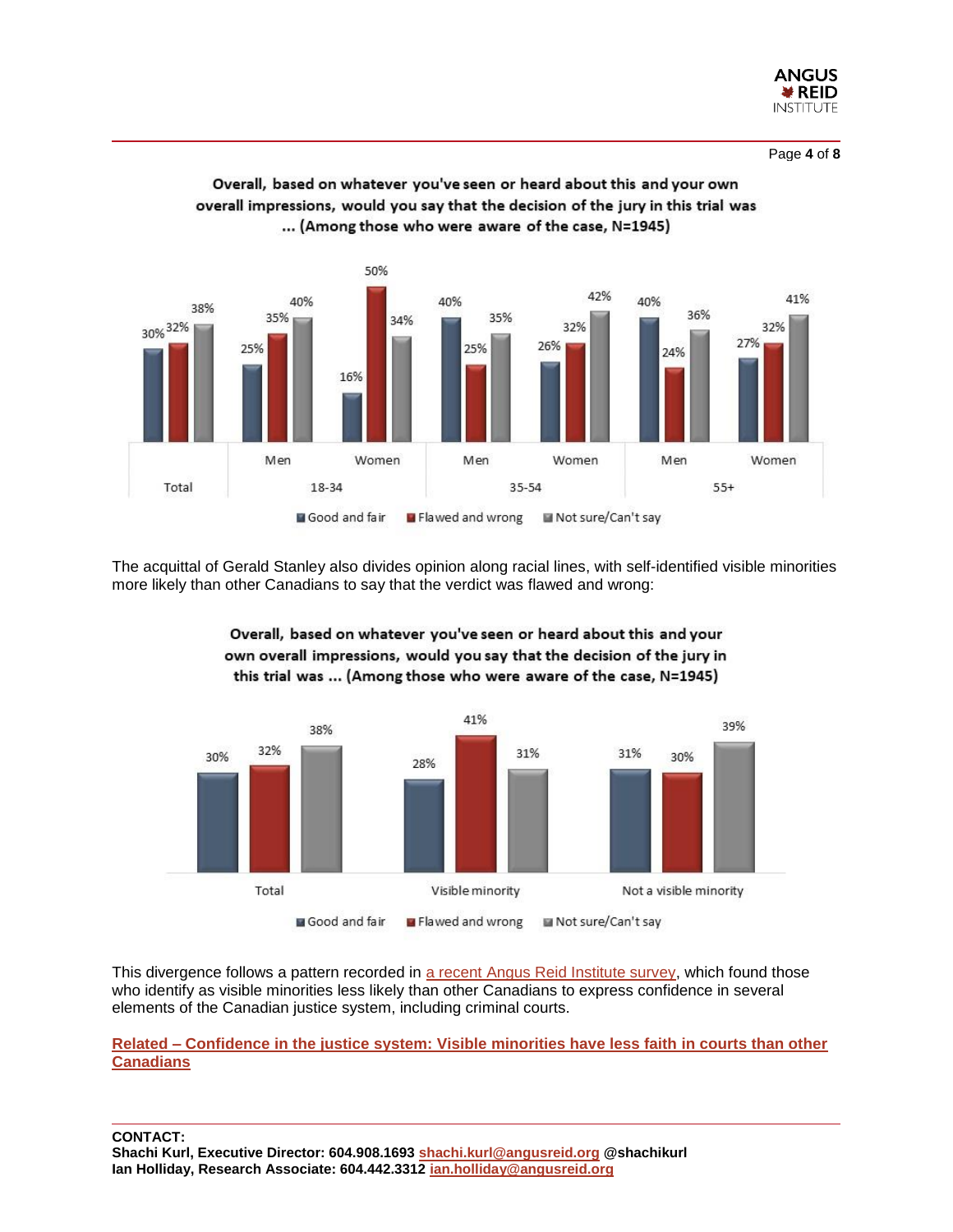

#### Page **5** of **8**

Views on the outcome of the trial also correlate with past political preferences. A full majority (54%) of those who voted for the Conservative Party of Canada in the 2015 federal election say the jury's decision was a good one, while nearly as many 2015 NDP voters say the opposite (47% do). Among those who supported the governing Liberals, uncertainty predominates, though more say the decision was flawed than say it was good:

Overall, based on whether you've seen or heard about this and on your own



# **Most would welcome jury reform**

Since the "not guilty" verdict, much has been made of the fact that the jury [did not include](http://www.cbc.ca/news/politics/jury-selection-diversity-indigenous-1.4531792) any visibly Indigenous people, despite the fact that [one-in-ten Indigenous people](http://www.statcan.gc.ca/pub/89-656-x/89-656-x2016009-eng.htm) in Canada live in Saskatchewan, and 22 per cent of the population of North Battleford – where the trial was held – is Indigenous.

Moreover, the Boushie family was angered by the fact that **Stanley's lawyers rejected** several Indigenouslooking potential jurors during jury selection. These objections were legal, and part of a privilege enjoyed by lawyers on both sides during the selection process known as "peremptory challenge." Each legal team is allowed to exclude any would-be juror from consideration and is not required to provide a reason for the objection.

Modifications to the rules for peremptory challenges are among those the federal government is now considering.

Offered a choice between two opposing perspectives on this procedure, six-in-ten Canadians (59%) place themselves on the side of reform, choosing the statement, "we should reform these rules to ensure juries reflect the whole community better."

As might be expected, responses to this question are highly correlated with views on the outcome of the trial itself. Those who believe the verdict was fair overwhelmingly support the status quo, while those who believe the verdict was flawed are even more united in their belief that changes are needed:

**CONTACT: Shachi Kurl, Executive Director: 604.908.1693 [shachi.kurl@angusreid.org](mailto:shachi.kurl@angusreid.org) @shachikurl Ian Holliday, Research Associate: 604.442.3312 [ian.holliday@angusreid.org](mailto:ian.holliday@angusreid.org)**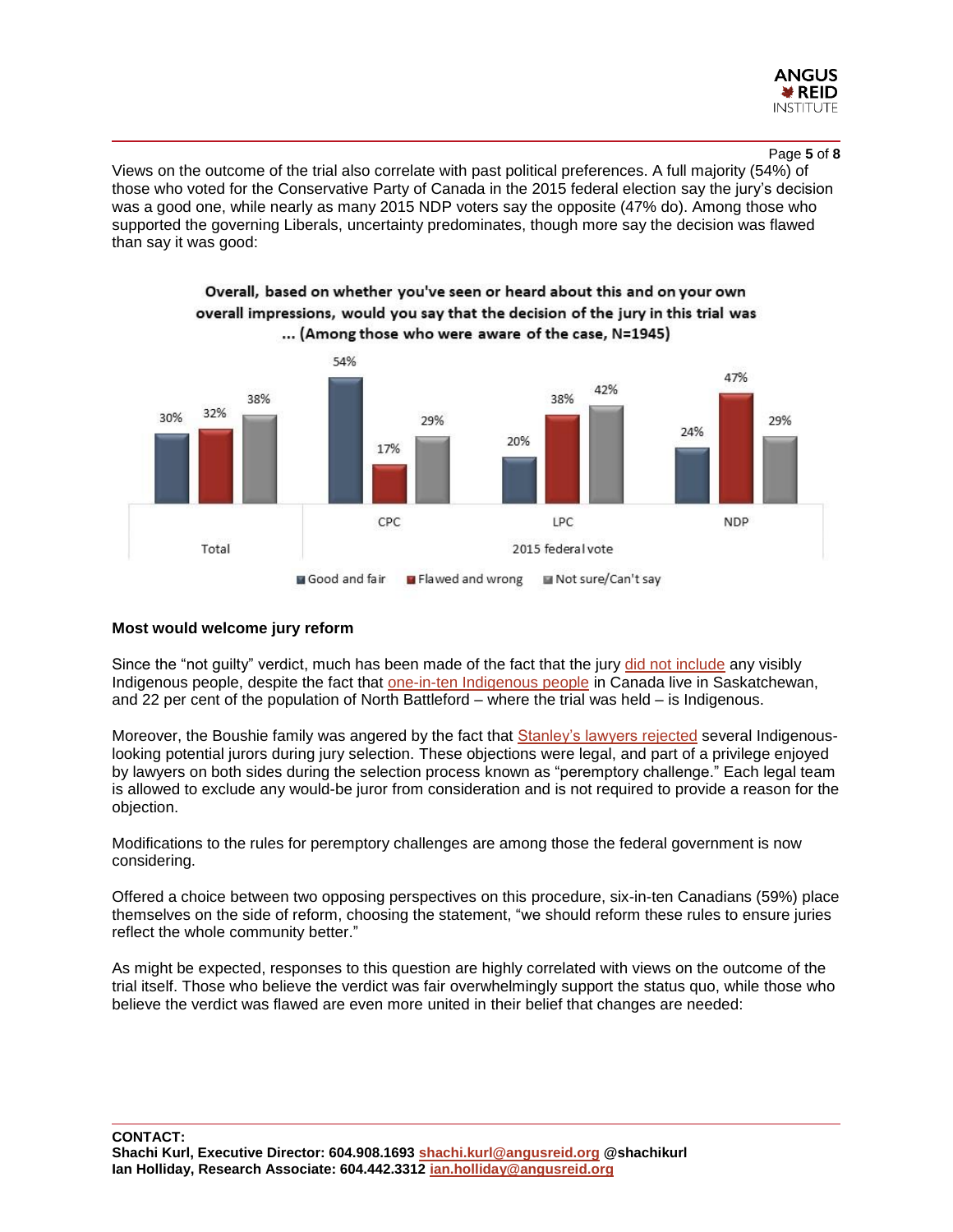

Page **6** of **8**



Given the high degree of correlation between opinions on the verdict itself and opinions on the necessity of jury reform, it should come as no surprise that those demographics that tend to find the verdict fair are also more likely to say no change is needed.

Two-thirds of Saskatchewan residents (67%) say this is the case, as do a similar number of past Conservative voters (66%). Men are more likely to do so than women, and older respondents are more likely to do so than younger ones – though it's notable that men ages 55-plus are the only age-gender group more likely to choose the "juries generally deliver good verdicts" option than the reform option [\(see](http://angusreid.org/wp-content/uploads/2018/02/2018.02.19-BoushieReleaseTables.pdf)  [comprehensive tables](http://angusreid.org/wp-content/uploads/2018/02/2018.02.19-BoushieReleaseTables.pdf) and the following graph):



In your view, do you think ...

This is the way it works, and juries generally deliver good verdicts regardless of their composition

We should reform these rules to ensure juries reflect the whole community better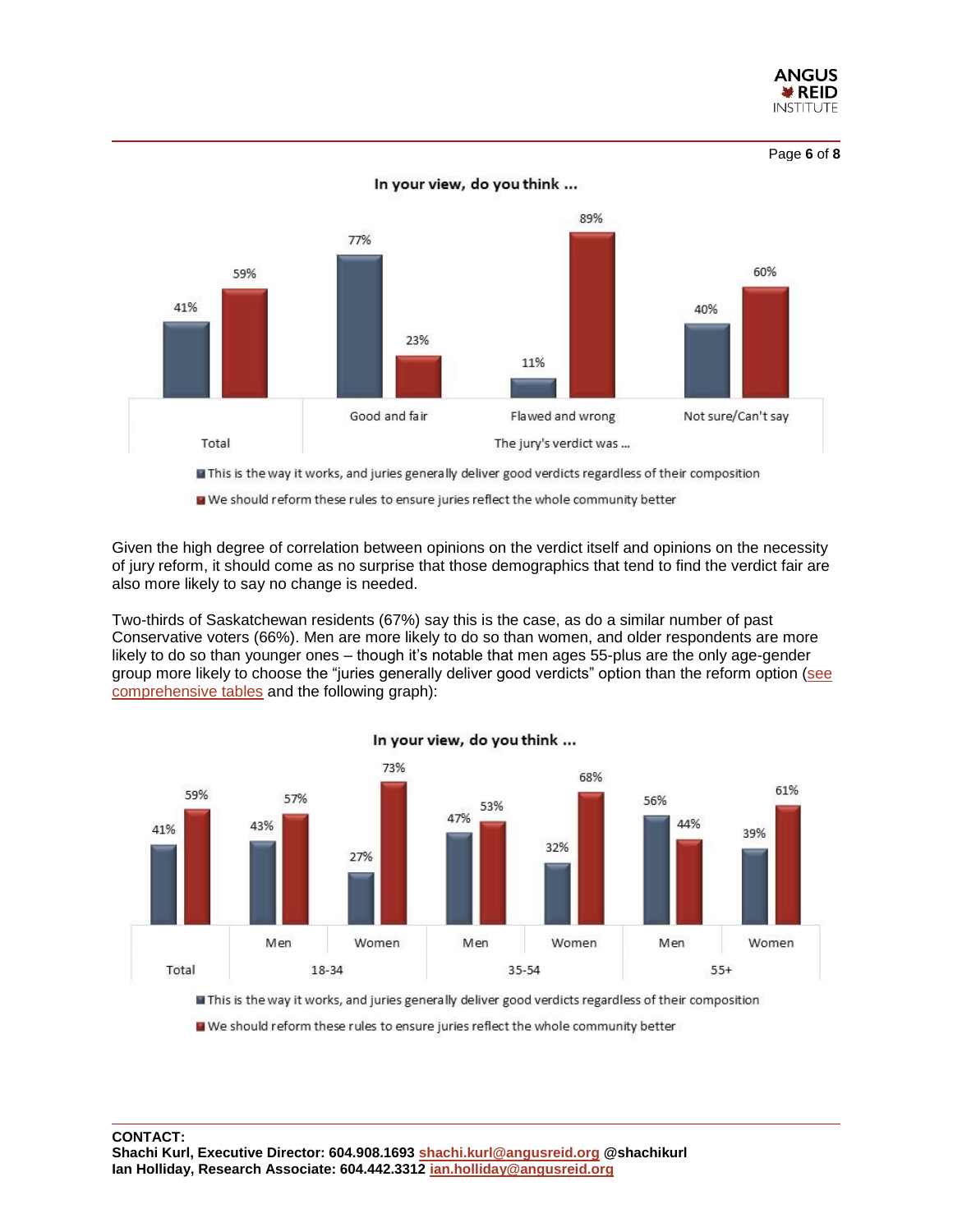

#### Page **7** of **8**

*The Angus Reid Institute (ARI) was founded in October 2014 by pollster and sociologist, Dr. Angus Reid. ARI is a national, not-for-profit, non-partisan public opinion research foundation established to advance education by commissioning, conducting and disseminating to the public accessible and impartial statistical data, research and policy analysis on economics, political science, philanthropy, public administration, domestic and international affairs and other socio-economic issues of importance to Canada and its world.*

*For detailed results by age, gender, region, education, and other demographics, [click here.](http://angusreid.org/wp-content/uploads/2018/02/2018.02.19-BoushieReleaseTables.pdf)*

# **Would you say it was appropriate or inappropriate for the Prime Minister to personally respond to the Boushie verdict?**

| (weighted sample sizes) | <b>Total</b><br>(2501) | The jury's verdict was |                                     |                                |                                                            |
|-------------------------|------------------------|------------------------|-------------------------------------|--------------------------------|------------------------------------------------------------|
|                         |                        | Good and fair<br>(591) | <b>Flawed and</b><br>wrong<br>(618) | Not sure/Can't<br>say<br>(736) | Not asked $-$<br>respondent not<br>following case<br>(556) |
| Appropriate             | 32%                    | 13%                    | 58%                                 | 26%                            | 30%                                                        |
| Inappropriate           | 46%                    | 84%                    | 28%                                 | 49%                            | 24%                                                        |
| Not sure/Can't say      | 22%                    | 3%                     | 15%                                 | 25%                            | 46%                                                        |

| In your view, do you think                                                                                    |                        |                        |                                     |                                |                                                          |  |  |  |
|---------------------------------------------------------------------------------------------------------------|------------------------|------------------------|-------------------------------------|--------------------------------|----------------------------------------------------------|--|--|--|
| (weighted sample sizes)                                                                                       | <b>Total</b><br>(2501) | The jury's verdict was |                                     |                                |                                                          |  |  |  |
|                                                                                                               |                        | Good and fair<br>(591) | <b>Flawed and</b><br>wrong<br>(618) | Not sure/Can't<br>say<br>(736) | Not asked -<br>respondent not<br>following case<br>(556) |  |  |  |
| This is the way it works, and<br>juries generally deliver good<br>verdicts regardless of their<br>composition | 41%                    | 77%                    | 11%                                 | 40%                            | 36%                                                      |  |  |  |
| We should reform these rules to<br>ensure juries reflect the whole<br>community better                        | 59%                    | 23%                    | 89%                                 | 60%                            | 64%                                                      |  |  |  |